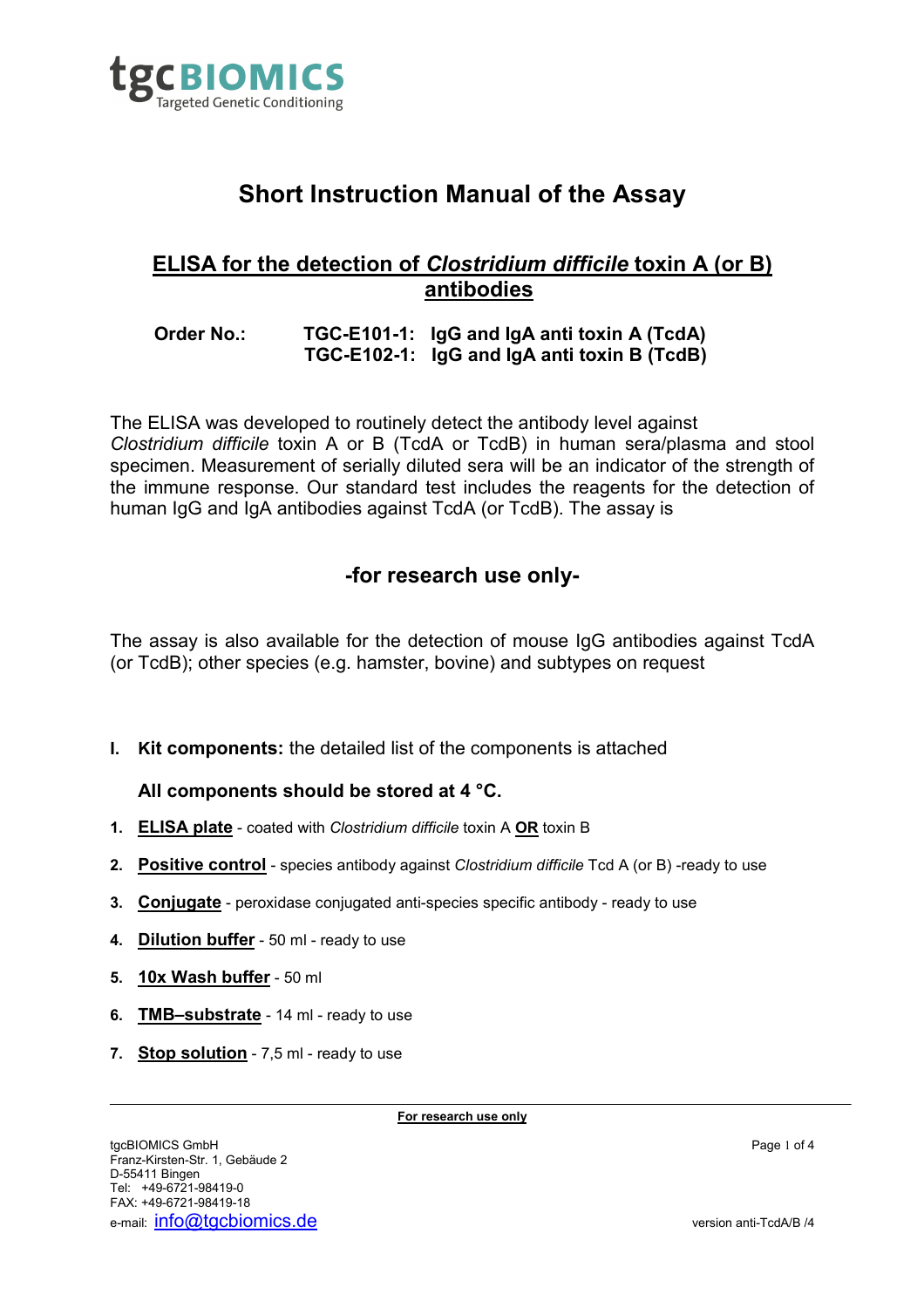# **II. To be prepared prior to testing:**

## **INITIAL CONTROL STEP**

- Correct toxin coated plate taken TcdA (OR TcdB)?
- Does the positive control correspond to the plate?
- Appropriate Peroxidase conjugate IgM/G/A chosen?
- 1. Prepare 1x wash buffer: the wash buffer is supplied as a 10x concentrate. The 50 ml supplied need to be diluted to a total volume of 500 ml by adding 450 ml aqua dest.. Store your diluted 1x wash buffer between 2 °C and 8 °C to avoid growth of contaminating microbes. Preparation of aliquots of the wash buffer is done accordingly.
- 2. Microtitre plate preparation: the plates are sealed in aluminium bags and once opened should be resealed with the snap closing. Once opened stability of the plate at 4 °C is about 4-6 months. The plates can be used as broken "single wells" or as single strips.

Each strip contains 8 wells coated with *Clostridium difficile* toxin A (or B). Prior to testing you need to determine the number of wells for your assaying.

Do not contaminate the wells with your fingers. Assay wells not used should immediately be returned to the bag and carefully resealed with desiccant.

#### **III. Preparing the samples**

#### **Sera / plasma or culture supernatant:**

Starting from a 1:100 dilution of the specimen in dilution buffer, we strongly recommend to make further 1:2 dilutions in dilution buffer (see also section VII).

#### **Stool sample:**

Transfer about 50 µl liquid stool sample or take an equivalent amount (50 mg) of compact stool in 450 µl dilution buffer, homogenize the suspension by suction and ejection from a disposable pipette or by vortexing. After leaving for a short time to allow sedimentation of stool particles the clarified supernatant can be used directly in the test.

Automated equipment may be used with specimen that have been centrifuged 5 min by 2500 x g to remove any particulate matter.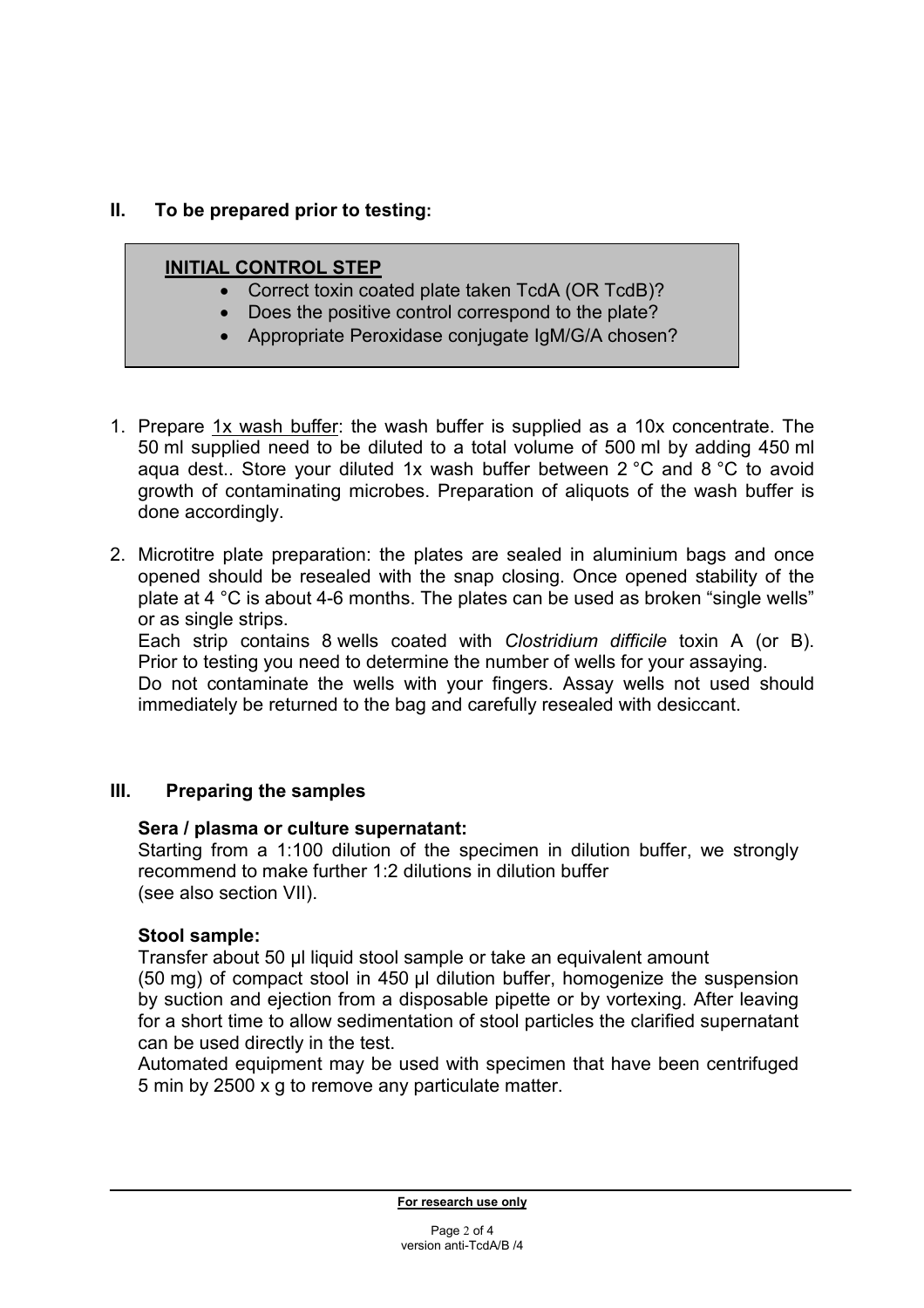# **IV. Test procedure**

Warnings and precautions:

All reagents and materials which come into contact with potentially infectious samples must be treated with suitable disinfectant or autoclaved; suitable disposable gloves must be worn during the entire test.

All reagents should be at room temperature prior to their use in the assay.

- 1. Select the ELISA plate of your choice (coated with TcdA or TcdB).
- 2. Transfer 100 µl of a 1:100 prediluted sample (specimen diluted in dilution buffer) into each single well. As positive control use 100 µl of the supplied control. For the negative control use 100 µl of the dilution buffer.
- 3. Incubate for 60 min at 37 °C.
- 4. Discard the contents of the microwells into a collection pan.
- 5. Wash each well 3 x with wash buffer. After washing, completely remove any residual liquid by striking the plate (wells) onto a dry paper.
- 6. Pipette 100 µl of the conjugate to detect antibodies against toxin A (or B)
- 7. Incubate for 30 min at 37 °C.
- 8. Wash each well 3 x with wash buffer. After washing, completely remove any residual liquid by striking the plate (wells) onto a dry paper.
- 9. Thereafter add 100 µl TMB-substrate to each well.
- 10. Incubate for 15 min at RT.
- 11. The color development will be stopped by adding 50 µl of the stop solution to each well.
- 12. Measurement of the extinction will be done with a microtiter plate photometer at 450 nm versus 620 nm.

# **V. Standard configuration of an assay:**

- For internal quality control, negative and positive standards should be run in parallel to each experiment.
- To avoid background reactions predilution of the sera in the range of 1:100 (followed by further dilutions in 2-fold steps) is recommended.